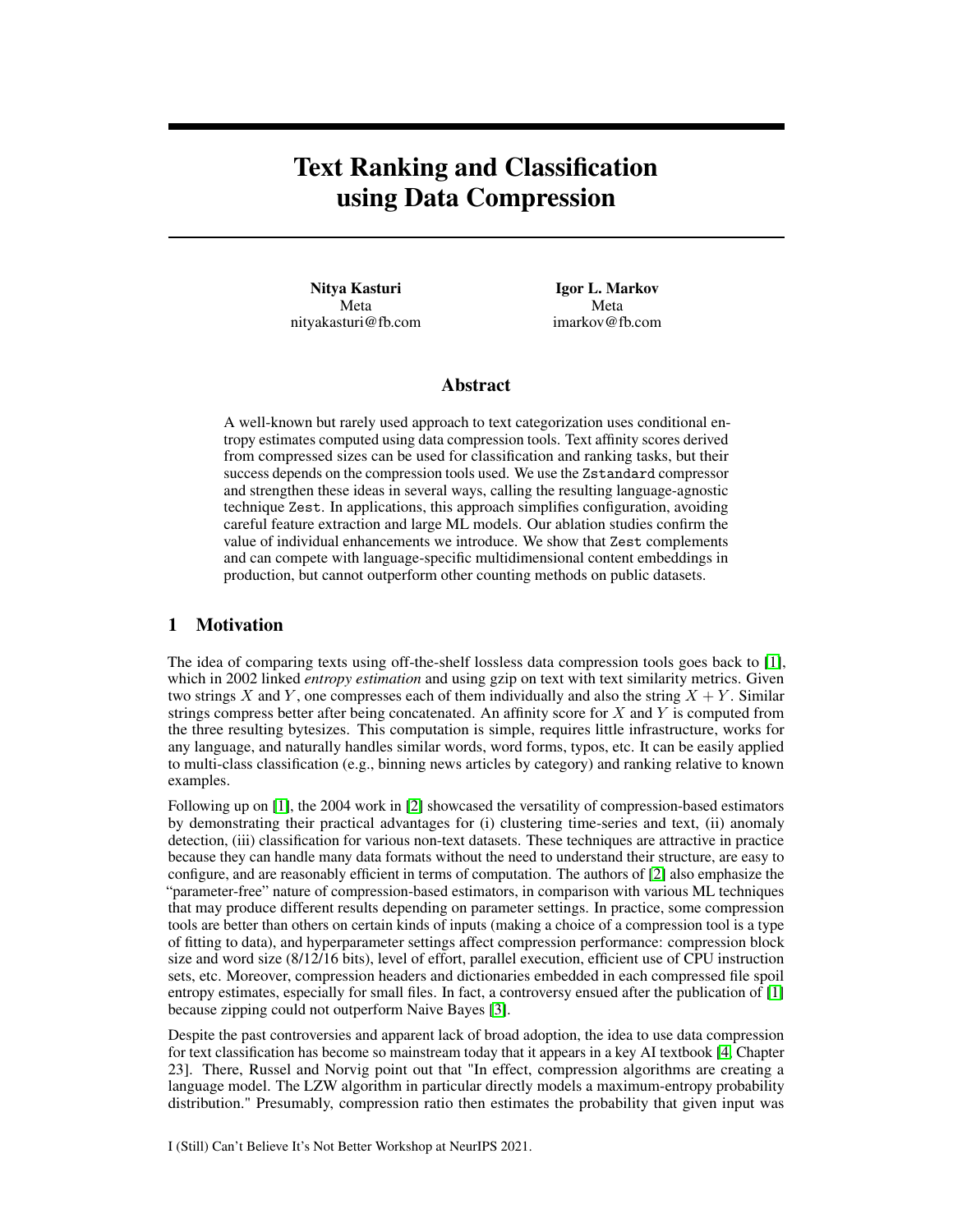generated by the language model. Motivated by this discussion, Halford offers [\[5\]](#page-5-4) are a recent (2021) re-evaluation of the idea from [\[1\]](#page-5-0), using a recent version of gzip compressor on the public News data set available with sklearn [\[12\]](#page-5-5). Indeed, Multinomial Naive Bayes from sklearn clearly outperforms gzip-based classification by F1 score and "It's also dramatically faster". Halford evaluates several other modern compressions — zlib, bz2, and lzma, which show wildly different results in terms of F1 and runtime. All of these tools are much slower than Multinomial Naive Bayes, and only lzma shows performance on par with it but at the cost of being several times slower than other data compressors. In contrast to these recent pessimistic results, we show how to significantly improve the ML performance and runtime of compression-based text classification.

## 2 Insights and Overview

We revisit compression-based text affinity scores [\[1\]](#page-5-0) because modern compressors are faster than tools from 2002 and produce better entropy estimates. The lossless open-source zstandard compressor [\[6,](#page-5-6) [7,](#page-5-7) [8\]](#page-5-8), developed by Yann Collet at Facebook around 2016, produces results not far from those of (slow) arithmetic coding that are considered close to the Shannon bound. The zstandard compressor offers a *dictionary interface*, which allows us to improve the approach of [\[1\]](#page-5-0) and make it more practical, especially for small and medium-sized strings. Zstandard can build a compression dictionary and use it to compress many small files, to avoid the overhead of separate dictionaries. We use the dictionary interface to compress texts to be classified or ranked. This sharpens entropy estimates and improves speed versus compressing concatenated files (where the same file would be concatenated with multiple other files). The resulting text affinity scores can be used as inputs to multimodal classifiers and rankers. The simplicity of this language-agnostic method is attractive when building ML platforms, especially for product engineers without ML background.

We leverage text affinity estimation in text ranking and classification. For example, given positive and negative examples for 2-class classification, we first build compression dictionaries for each class. As an option, the texts can be normalized by removing punctuation within sentences (but not spaces) and lowercasing the remaining letters (for languages without upper/lower cases, this is a no-op). With Zstandard, there is no need to concatenate files as in [\[1\]](#page-5-0), thanks to the dictionary interface.

The original approach has several major weaknesses that we are able to address. To illustrate them, consider classifying news articles in topics — Politics, Celebrities, and Sports. Some important words and phrases appear in multiple topics, but with different frequencies, for example, "Arnold Schwarzenegger". For a sufficiently large set of examples, such words compress equally well for each class, and do not contribute useful information. This is particularly detrimental when classifying or ranking short texts. Downsampling the examples would help with common words and phrases, but undermine the handling of rare words and phrases (which would not be compressed for any class). To address this challenge, we use *a set of dictionaries of telescoping sizes* — this way, common words are differentiated by smaller dictionaries and rare words are differentiated by larger dictionaries. Another challenge is the heavier impact of longer words on compression ratios. We address it by *word padding* to fixed length, e.g., "hello" padded to 10 characters becomes "hellohello". We configure zstandard to minimize headers in compressed files and, furthermore, subtract the compressed size of an empty string from compressed sizes of evaluated pieces of text. For each evaluated text, for each classification class, we average the byte compression ratio over multiple dictionaries. Subtracting this number from 1.0 produces an affinity score, for which "greater is better". In particular, a sentence that was seen in some class examples may return a value close to 1.0, whereas a sentence in a different script (e.g., Greek vs Cyrillic) would not compress well, resulting in a value close to 0.0. For multiclass classification, we subtract the min class score from all scores. This handles words present in many classes. For ranking applications, affinity scores can be sorted to produce an ordering.

## <span id="page-1-0"></span>3 Implementation and Empirical Evaluation

Our PyTorch implementation is based on an untrained Torchscript module for Zest. The Python zstandard library was not supported with TorchScript, so we implemented the Zstandard interface in C++ as a TorchScript module using the original C library. For comparision with other linear models and public text datasets, we used the Python zstd library directly. The Zest transformer takes in lists of text containing the examples per class to train separate dictionaries, as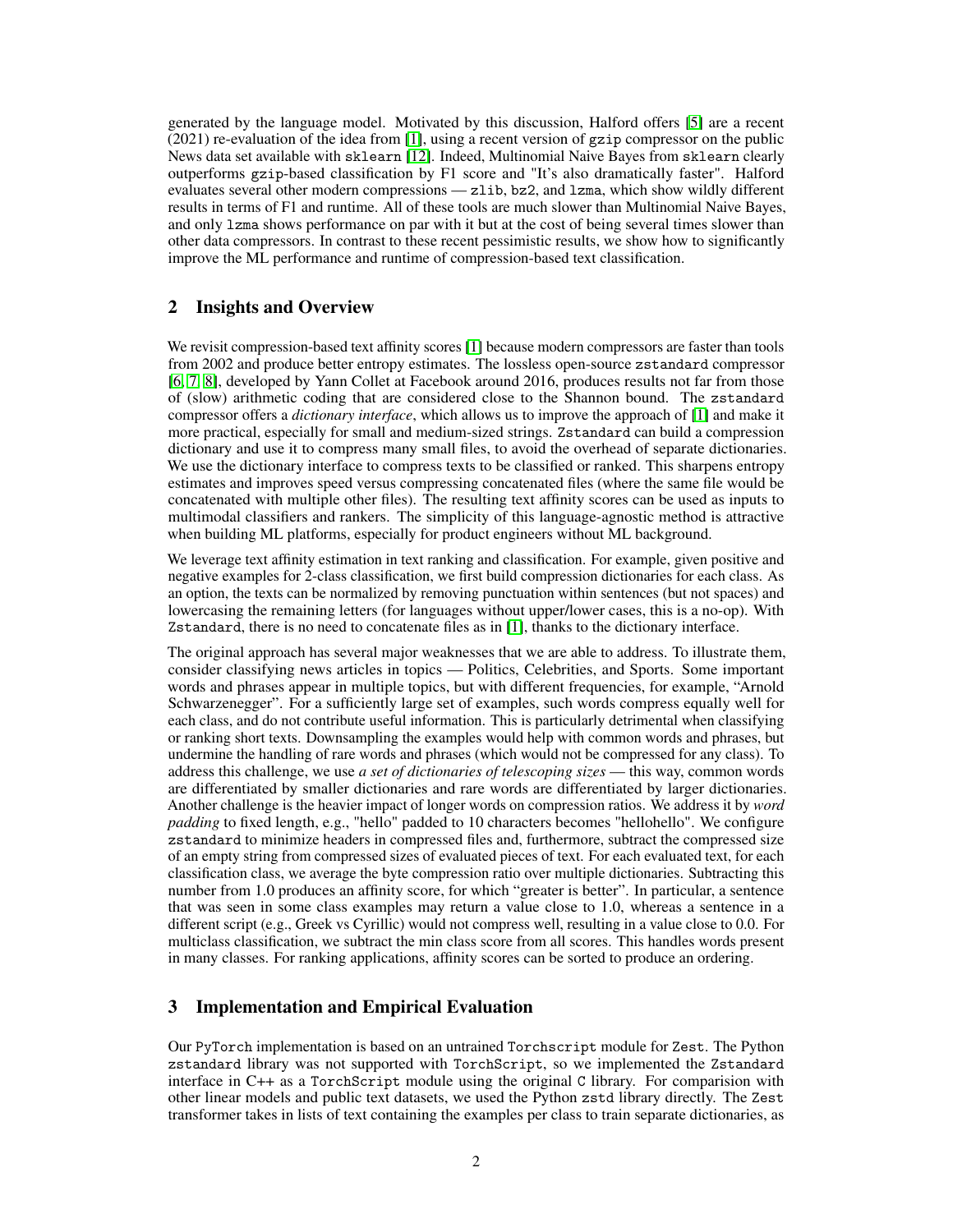well as a list of text features for evaluation. It produces affinity scores per class, which can be used separately or combined (e.g., by subtraction) into one score.

#### 3.1 Deployment in a production ML Platform

We onboarded Zest to a company-internal ML platform that hosts hundreds of ML models for prediction, classification, etc. Using production data, we evaluate the use of Zest text affinity scores as additional features to these models, where we can judge features by their importance values in the context of various other features. The specific application discussed in this paper uses text features to rank search results in an internal tool (posts) produced for a given search query. Some model features provide context: user\_id, group\_id, and post owner\_id. The most useful features in the deployed ML model include the number of characters, query proximity to the post text, and components of a multi-dimensional content embedding. In this study, we check if compression-based affinity scores are comparable in their utility to language-specific content embeddings, which require additional training and cannot handle text in many languages, or mixed-language text. In contrast, Zest can be useful where content embeddings are not easily available.

To prepare input for text affinity computation, we feature-engineer the positive and negative post examples to evaluate the post text. For each user on the internal tool, we fetch the 12 most recent posts from the 5 groups with which the user interacted most recently. We split these examples between positive and negative by whether the user viewed them more than once. As most posts end up being negative examples for a user, we added posts that are trending on the internal tool as positive examples. On average, a user has 39 negative examples with 851 characters each and 20 positive examples with 1659 characters each. This way, the number of characters passed into the positive and negative compression dictionaries balances out.

### 3.2 Empirical evaluation within a larger model

We ran a baseline gradient-boosted decision tree (GBDT) workflow with no additional features, a GBDT workflow with Zest scores as features, and a GBDT workflow with 3-gram affinity scores (percentage of matched 3-grams) as features. The Zest transformer took roughly 50% longer to compute affinity scores in our workflows compared to the n-gram transformer (both implemented by us). However, the Zest classifier code ran much faster with the Python implementation, taking 200-300 seconds to build dictionaries on 25k examples, whereas the transformer would take 40-50 minutes for a few thousands of examples. This could be to due to the memory limits placed on TorchScript modules when running in production. Feature importance of the top Zest feature was #16 (compared to #201 for the n-gram models), ahead of hundreds of content-embedding dimensions and behind of only 7 of them.

We then tested removing embedding features to see how well Zest can fill in the missing information. Based on random removal of embedding dimensions, the new features allow the model to drop 150 dimensions of both the post and query embeddings, while improving normalized entropy (NE) by 7% compared to the baseline model. With half of the embedding features removed, the top Zest feature was at #8 with only 4 embedding features ahead. An important distinction between Zest and the embedding features is that the Texas SIF embeddings [\[9,](#page-5-9) [10\]](#page-5-10) used in this application can only support English and Spanish, whereas the Zest transformer is language-agnostic and can handle mixed-language text. Incidentally, the Texas SIF embeddings are shown be a "Tough-to-Beat Baseline for Sentence Embeddings" [\[9\]](#page-5-9). We also checked feature quality of the Zest transformer by removing features representing an ID, given that the ID features had high feature importance and could be affecting model quality. After removing the ID features, feature importance jumped from #16 to #9, again being outperformed by only 4 embedding dimensions.

Table [1](#page-3-0) compares different workflow runs with different configurations along with the offline results for comparison. There is a distinction in the score distribution between the True and False examples, with most True examples around  $0.03 - 0.11$ , and most False examples around 0-0.07, indicating that the feature values can be strong enough to help with classification on its own.

### 3.3 Standalone comparisons versus linear models

As demonstrated on production data, Zest features can be useful when passed into a model along with other features. To compare Zest to other text transformers while avoiding non-text features,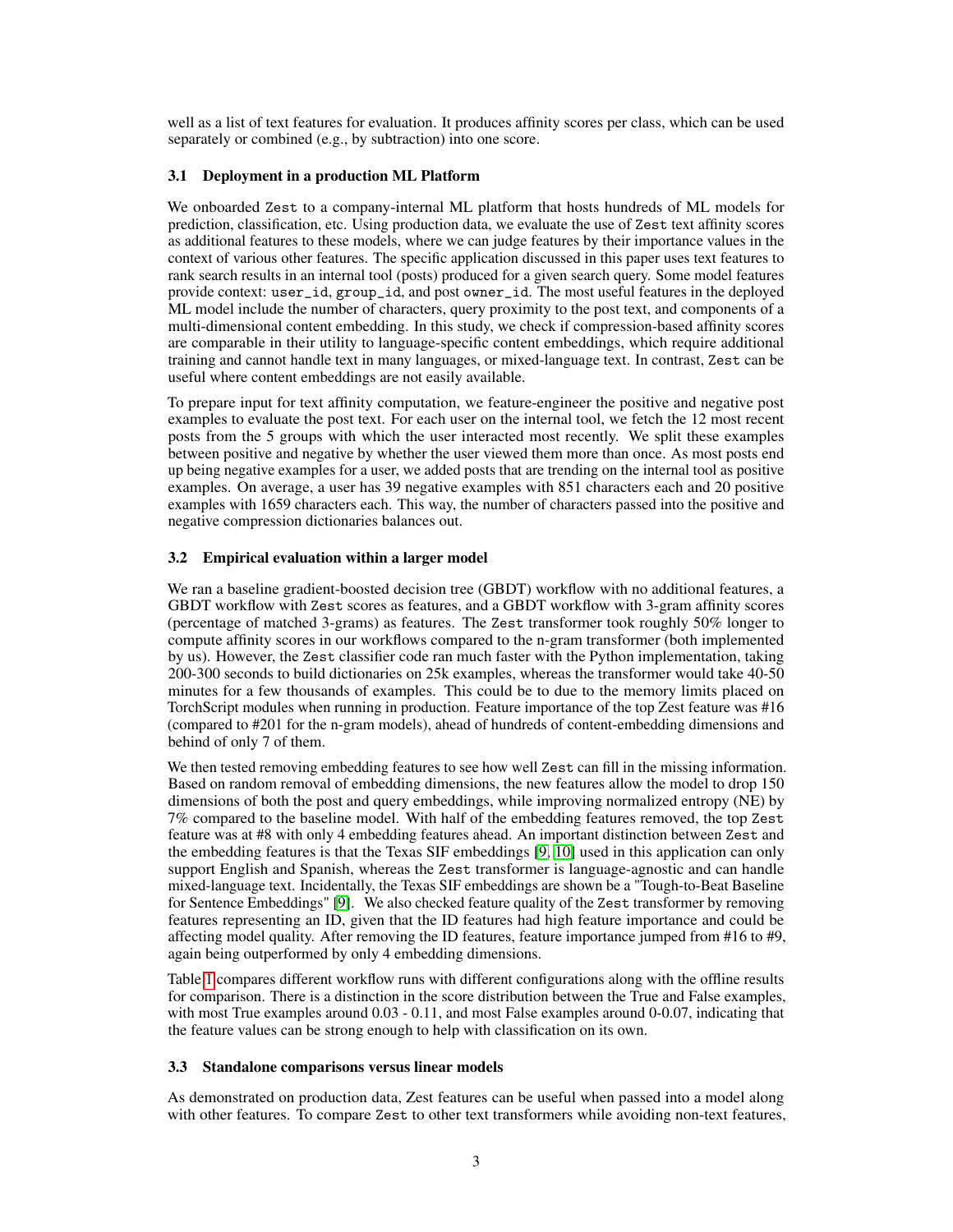

Figure 1: Zest score distribution for True and False examples respectively.

to perform ablation studies, and experiment with ensembling, we worked with various public text classification and sentiment analysis datasets. We ran Logistic Regression (LR) trained on Bag of Words (BoW) as a feature, LR trained on Facebook's InferSent sentence embeddings [\[11\]](#page-5-11), and the multi-class version of Zest on a dataset with various categories of news headlines [\[12\]](#page-5-5) and various sentiment datasets (Stanford Movie sentiment [\[13\]](#page-5-12) and IMDB movie review sentiment [\[14\]](#page-5-13)). We ran Zest with 1, 2, and 4 telescoping dictionaries each to check performance on the news headlines dataset. The Zest model with 4 telescoping dictionaries performed significantly better than the rest. Word padding generally improved accuracy by 0.5-1% based on the dataset. Compared to sophisticated language models — BERT and such, — Zest has a much smaller resource footprint and is easier to work with, yet customizable.

The ensemble (averaged) prediction of Zest and LogisticRegression with a BoW performs the best on the news headline categories dataset. However, BoW as a feature worked well with Logistic Regression — it ran faster and outperformed standalone Zest by 1-5% in accuracy, depending on the dataset. The sentiment analysis datasets both had an accuracy of ≈87% with LR and BoW versus ≈78-80% for Zest, no matter how it was ensembled.

<span id="page-3-0"></span>

| Table 1: Comparisons in a production setting |               |                     |                                    |          |       | Table 2: Comparisons for news headlines [12] |                           |       |       |
|----------------------------------------------|---------------|---------------------|------------------------------------|----------|-------|----------------------------------------------|---------------------------|-------|-------|
|                                              | model         |                     | post emb. query emb. feat. imp. NE |          |       | model                                        | size (MB) train sec. acc. |       |       |
|                                              | Baseline All  |                     | A11                                |          | 0.196 | NB/BoW                                       | 3.34                      | 0.170 | 0.926 |
|                                              | Zest          | A11                 | A11                                | $0.29\%$ | 0.212 | LR/BoW                                       | 1.67                      | 26.53 | 0.947 |
|                                              | 3-gram All    |                     | All                                | $0.06\%$ | 0.216 | LR/InferSent                                 | 777                       | 822.3 | 0.874 |
|                                              | Zest          | None                | None                               | $3.57\%$ | 0.448 | Zest 4D                                      | 3.04                      | 74.43 | 0.924 |
|                                              | Zest          | $150 \text{ dim}$ s | $150 \text{ dim}$ s                | $1.54\%$ | 0.189 | Zest 4D/LR-BoW 4.71                          |                           | 100.9 | 0.951 |
|                                              | Baseline All  |                     | A11                                |          | 0.173 | Zest 2D                                      | 1.02                      | 60.49 | 0.886 |
|                                              | Baseline None |                     | A11                                |          | 0.161 | Zest 2D/LR-BoW 2.69                          |                           | 87.02 | 0.946 |
|                                              | Zest          | None                | A11                                | $1.14\%$ | 0.151 | Zest 1D                                      | 0.02                      | 49.83 | 0.741 |
|                                              | 3-gram None   |                     | A11                                | $0.17\%$ | 0.151 | Zest $1D/LR$ -BoW $1.69$                     |                           | 76.36 | 0.938 |
|                                              |               |                     |                                    |          |       |                                              |                           |       |       |

The baseline model is a GBDT. Alternatively, we pass either Zest or the 3-gram counter in as additional features to the baseline model. BoWs are also compared to Zest and also passed in as features, to a Logistic Regression (LR) or Naive Bayes (NB). Zest is ablated with 1, 2 and 4 telescoping dictionaries. Additional sentiment analysis datasets (not shown) exhibit similar trends.

#### 3.4 Comparisons with other compression algorithms

As discussed in Section [1,](#page-0-0) Halford [\[5\]](#page-5-4) compares various compression algorithms by speed and quality of results on a categorical newsgroups dataset. While zstd is not included, the LZMA algorithm performs the best but takes over 30 minutes for 4,000 documents. We extend Halford's work by including zstd in two ways — as a regular compressor (without using its dictionary mode) and via Zest. Such comparisons can clarify if (1) other compression algorithms are competitive and (2) if our improvements help with performance and speed.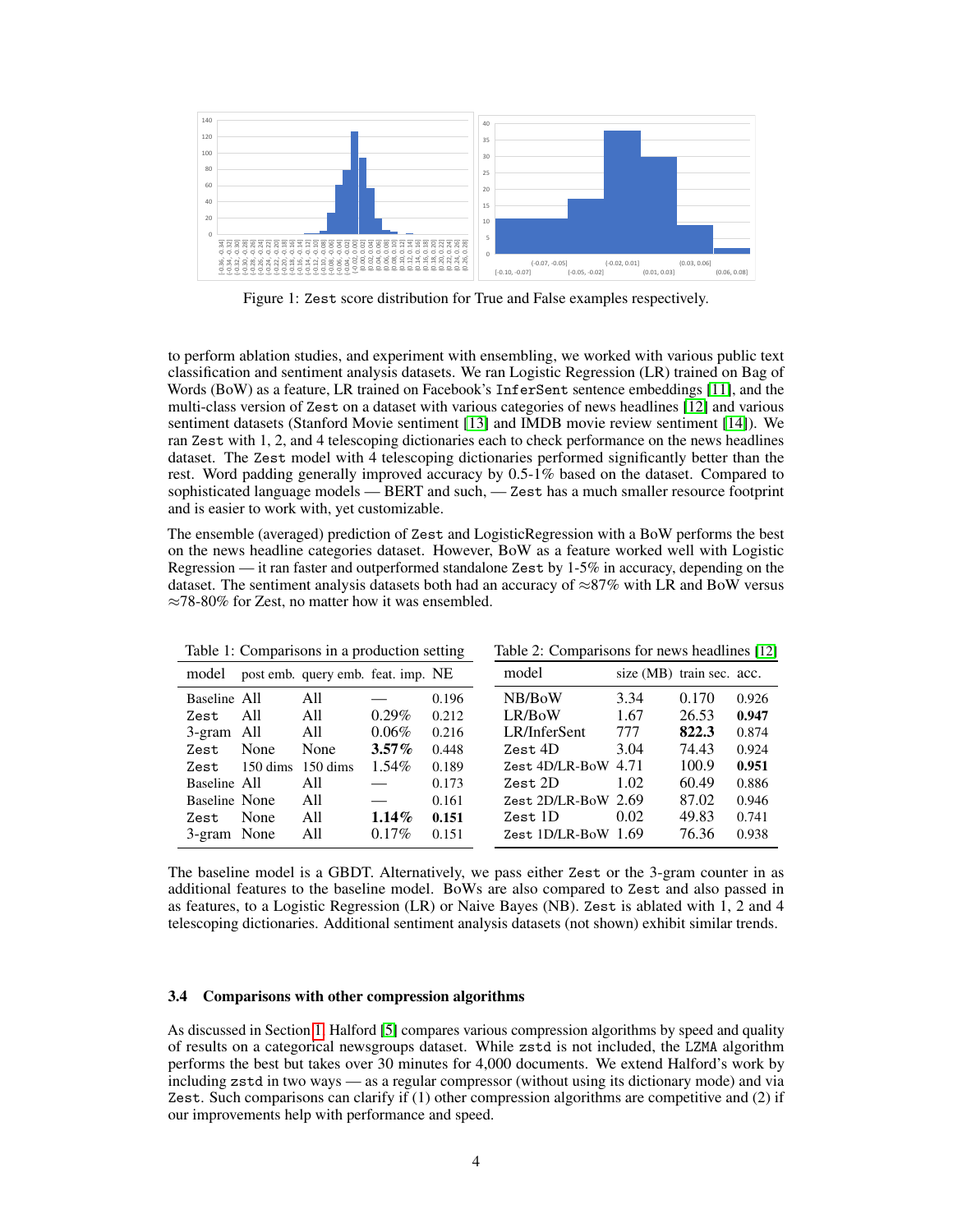Halford uses the Newsgroups dataset [\[16\]](#page-5-14) that contains 20,000 documents from 20 newsgroups. GZip, Zlib, and BZ2 all underperform, with an average of 0.65-0.75 for both precision and recall. The best-performing algorithm, LZMA, attains both a precision and recall of 0.897 and takes 30 minutes to complete. zstd used as a regular compressor achieves a precision 0.857 and completes in under a minute. Zest takes only 40 seconds to train and test the documents, with FOM 0.899. Zest is a significant improvement over using compression algorithms on its own, likely due to the telescoping dictionaries.

## 4 Conclusions and Future Work

We have demonstrated model-free language-agnostic text features based on data compression that can be useful to text rankers and classifiers. In addition to using a modern data compression tool, our implementation goes beyond the ideas in [\[1\]](#page-5-0) by leveraging the *dictionary mode* in zstandard, using *telescoping dictionaries* and performing *word padding*. Empirical performance of TorchScript module on a production ML platform is competitive with that of content-embedding features. However, for some simpler datasets with clear distinction between text classes, BoW shows better ML performance, while being simple and fast.

Evidence from Section [3](#page-1-0) allows us to conclude the following:

- 1. Compression-based methods can be significantly improved by telescoping dictionaries and word padding.
- 2. Counting methods can achieve strong performance in some cases.
- 3. Ability to handle synonyms via embeddings offers no advantage on some practical datasets.
- 4. Different datasets and classification types favor different models.
- 5. Zest is competitive with trained sentence embeddings in production settings.
- 6. Zest outperforms other counting methods such as n-grams in production datasets.

Although Zest performance is strong and can be an adequate replacement for content embeddings in a production environment, BoWs as features consistently performed the best on all public datasets that we used to evaluate Zest. Cursory analysis suggests that these datasets allow identifying each class by a small set of words, making explicit counting more accurate than compression-based methods and trained word/content embeddings. However, in a production environment as the one described in Section [3,](#page-1-0) frequent class-specific words are less common, allowing methods like Zest to be on par with competition but with no training. We also evaluated (Markov-chain) language models that estimate the probability that a given text was generated by a given language [\[4,](#page-5-3) [15\]](#page-5-15). In our experiments (not shown), they produce slightly more accurate classifiers than Zest, but tend to be more complex and consume greater resources. Compression-based methods using compression algorithms out of the box do not perform well either, with the exception of lzma. zstd slightly underperforms in comparison with lzma, but can cut the compression time significantly. Zest with its telescoping dictionaries is efficient and performs well in our compression-based experiments.

Our findings are useful when designing ML platforms that need to deal with text features without asking product engineers to write ML code. They suggest maintaining several lightweight, language-agnostic text features including compression-based ones, and letting the model-training process choose which features are helpful. In many applications, such low-hanging features provide performance that is close to or better than more sophisticated word/content embeddings, while using a much smaller resource and latency footprint. Unlike more sophisticated methods, lightweight methods tend to be language agnostic and can be implemented without language detection.

It is straightforward to generalize our methods to the applications explored in [\[2\]](#page-5-1), and we believe that many of our conclusions are going to generalize as well.

Our code and experiments are available at <https://github.com/facebookresearch/zest>.